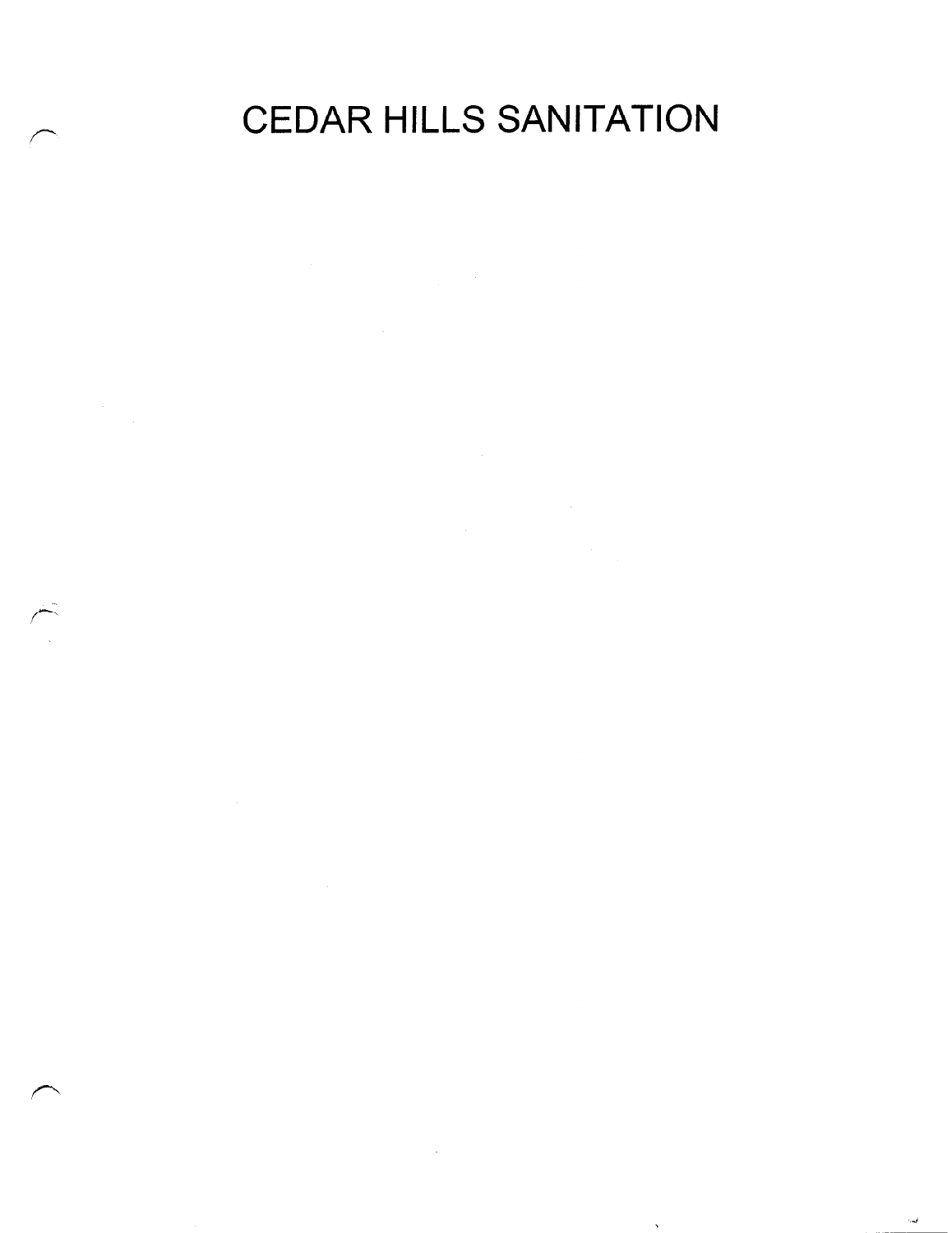|               |                                                  | P. S. C. Ky. No                                                            |
|---------------|--------------------------------------------------|----------------------------------------------------------------------------|
|               |                                                  | Cancels P. S. C. Ky. Nomme                                                 |
|               |                                                  |                                                                            |
|               |                                                  |                                                                            |
|               |                                                  |                                                                            |
|               |                                                  | CEDAR HILLS SANITATION DISPOSAL CORPORATION                                |
|               |                                                  |                                                                            |
|               |                                                  |                                                                            |
|               |                                                  | ٥F<br>329 Booth Avenue<br>Owensboro, Daviess County, Kentucky              |
|               |                                                  | Rates, Rules and Regulations for Furnishing                                |
|               |                                                  | COLLECTION, CARRIAGE, TREATMENT AND DISPOSAL OF SEWAGE                     |
|               |                                                  | $'$ $AT$ .                                                                 |
|               |                                                  | CEDAR HILLS SUBDIVISION                                                    |
|               |                                                  |                                                                            |
|               |                                                  | DAVIESS COUNTY, KENTUCKY                                                   |
|               |                                                  |                                                                            |
|               |                                                  |                                                                            |
|               |                                                  | Filed with PUBLIC SERVICE COMMISSION OF<br>KENTUCKY                        |
| <b>ISSUE!</b> | $\frac{81}{12}$<br>March 1                       | March 1<br>$-$ 19.81<br>EPPECTIVE                                          |
|               | CHECKED<br>Public Service Commission<br>2 7 1981 | Cedar Hills Sanitation<br>Disposal Corp.<br>ISSUED BY<br>(Name of Utility) |

 $\overline{\phantom{a}}$ 

 $\frac{1}{\sqrt{2}}$ 

,n

 $\label{eq:2} \frac{1}{\sqrt{2}}\sum_{i=1}^n\frac{1}{\sqrt{2}}\sum_{j=1}^n\frac{1}{j!}\sum_{j=1}^n\frac{1}{j!}\sum_{j=1}^n\frac{1}{j!}\sum_{j=1}^n\frac{1}{j!}\sum_{j=1}^n\frac{1}{j!}\sum_{j=1}^n\frac{1}{j!}\sum_{j=1}^n\frac{1}{j!}\sum_{j=1}^n\frac{1}{j!}\sum_{j=1}^n\frac{1}{j!}\sum_{j=1}^n\frac{1}{j!}\sum_{j=1}^n\frac{1}{j!}\sum_{j=1}^$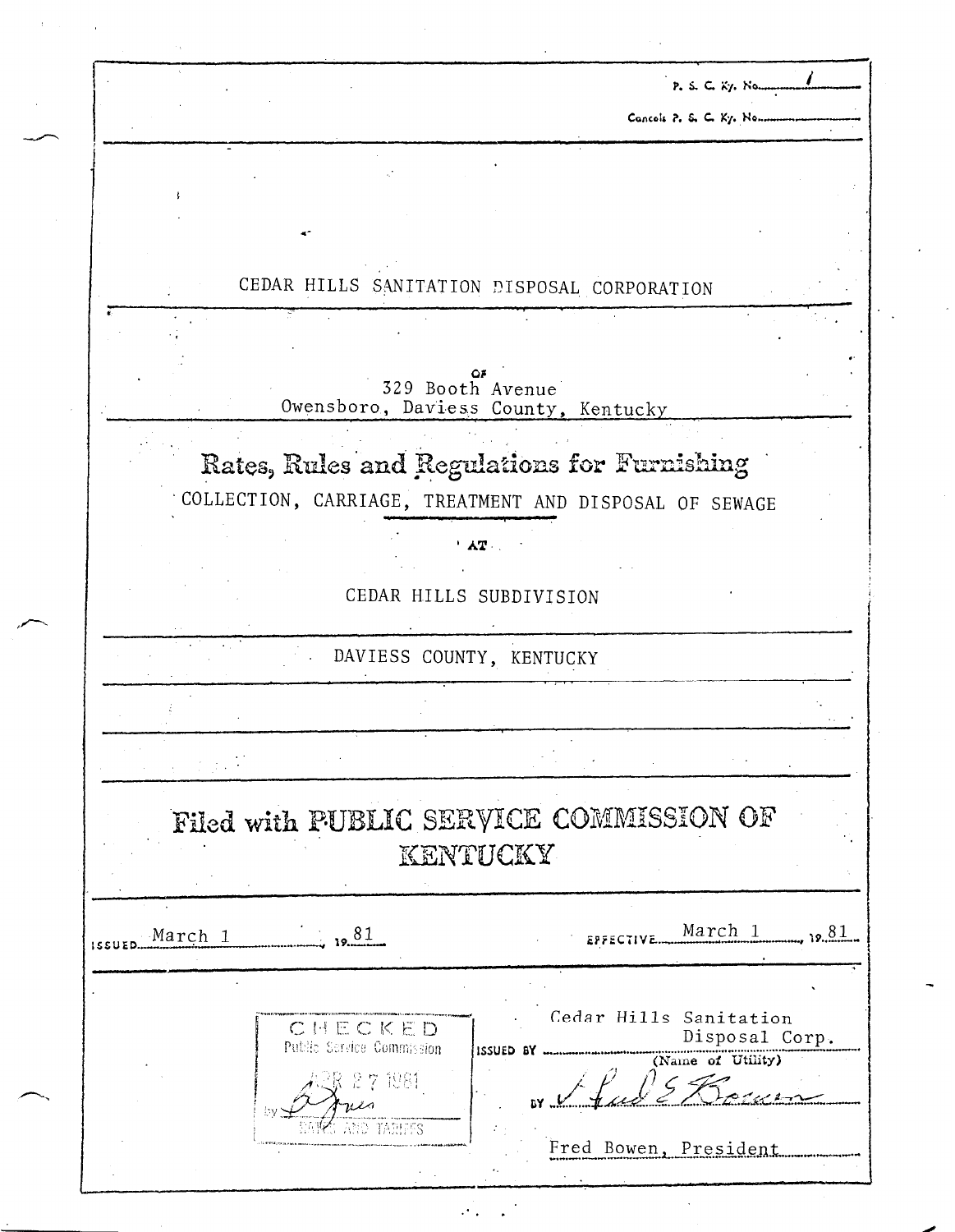| <b>FOR</b> | Cedar Hills Sanitation Disposal Corp. |  |
|------------|---------------------------------------|--|
|            | Community, Town or City               |  |
|            | P.S.C. KY. NO.                        |  |

Cedar Hills Sanitation Disposal Corp. (Name of Utility)

SHEET NO.

CANCELLING P.S.C. KY. NO.

SHEET NO.

### CLASSIFICATION OF SERVICE

APPLICABLE: This rate schedule covers the entire area served by the sewer utility, that is the entire Cedar Hills Subdivision which is located in southeastern Daviess County, Kentucky.

AVAILABILITY OF SERVICE: Single-family, residential customers constitute the only class of customer served, and thus subject to this tariff.

RATE: Flat rate per month for each single-family residential customer.

MINIMUM CHARGE: The minimum (and maximum) charge is \$15.25 per month for each singlefamily residential customer. There are no prompt payment discounts and there are no delayed payment penalties.

# Monthly Rates

Single-Family Residential \$15.25 per month

PUBLIC SERVICE COMMISSION OF KENTUCKY EFFECTIVE

## APR 10 2000

| PURSUANT TO 807 KAR 5:011.  |
|-----------------------------|
| SECTION 9(1)                |
| BY Stephan Bul              |
| SECRETARY OF THE COMMISSION |

| DATE OF ISSUE |  |
|---------------|--|
|---------------|--|

ISSUED BY

Month / Date / Year  $\frac{1}{\sqrt{t}}$  (Signature of Officer)

 $4/10/00$ 

DATE EFFECTIVE  $4/10/00$ <br>Month / Date / Year TITLE Presiden

ISSUED BY THE AUTHORITY BY AN ORDER OF THE PUBLIC SERVICE COMMISSION OF KENTUCKY IN CASE NO. 1999-458 DATED April 10, 2000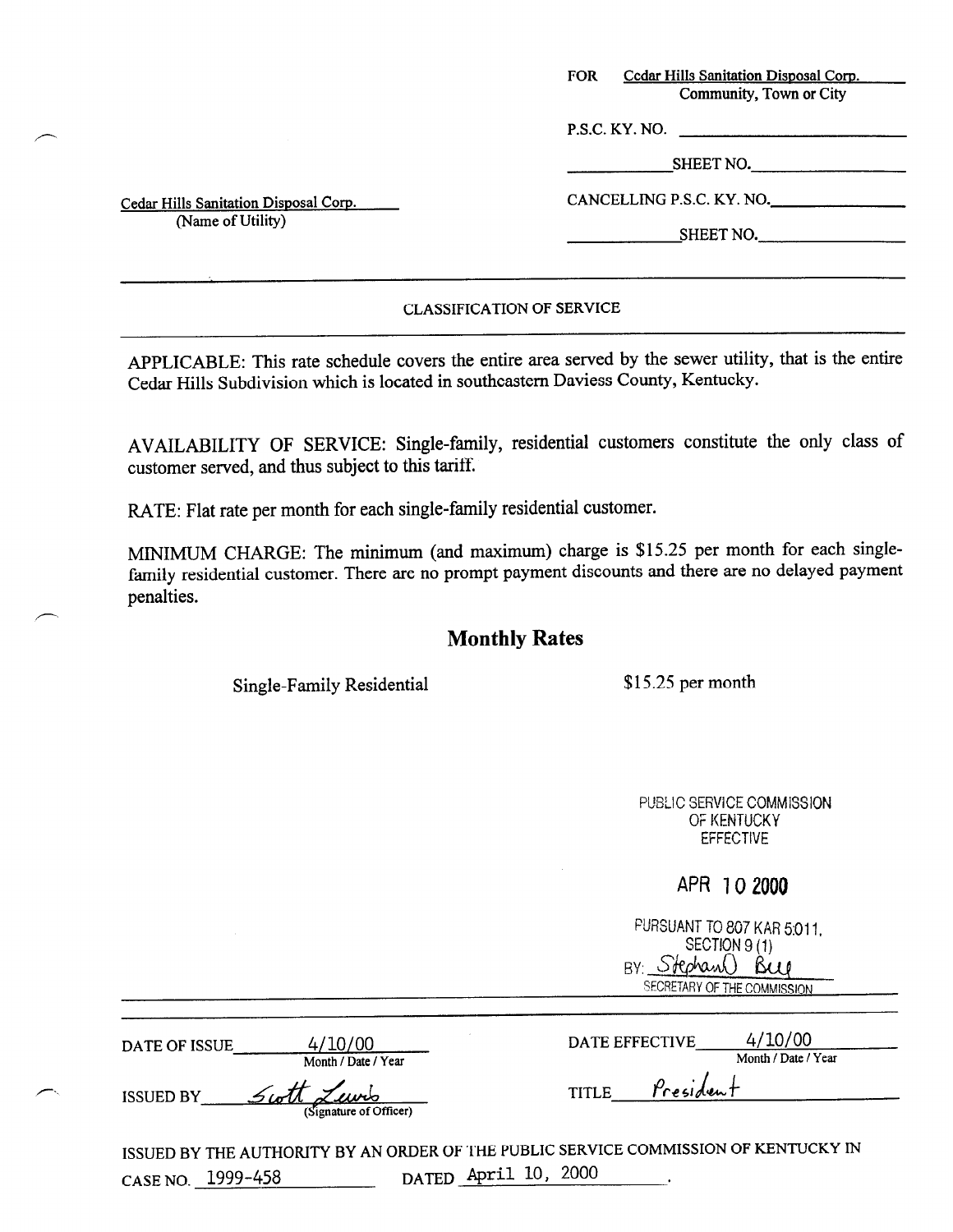|                                              |  | FOR Cedar Hills Subdivision, Daviess County                                |
|----------------------------------------------|--|----------------------------------------------------------------------------|
|                                              |  | $P.S.C.$ Ky. No. 1                                                         |
| dar Hills Sanitation Disposal<br>Corporation |  | Original Sheet No. 1                                                       |
|                                              |  | Cancelling P.S.C. Ky. No.                                                  |
|                                              |  | Sheet No.                                                                  |
|                                              |  | <b>EXECUTE RULES AND REGULATIONS AND PROPERTY OF RULES AND REGULATIONS</b> |

BILLING/PAYMENT SCHEDULE: Billings and collections shall be performed for the utility by the Southeast Daviess County Water District. Such billings are on a monthly basis and the payment schedules are as set forth on said bills.

DEPOSITS: (1) The utility may require from any customer or applicant for service a minimum cash deposit or other guaranty to secure payment of bills of an amount not to exceed two-twelths (2/12) of the estimated annual bill of such customer or applicant, where bills are rendered monthly or an amount not to exceed three-twelths (3/12) of the estimated annual bill of such customer or applicant, where bills are rendered bi-monthly or an amount not to exceed fourtwelfths (4/12) of the estimated bill of such customer of applicant where bills are rendered quarterly.

(2) The utility shall issue to every customer from whom a deposit is received a certificate of deposit, showing the name of the customer, location of initial premises occupied, date and amount of the deposit.

CUSTOMER'S DISCONTINUANCE OF SERVICE: (1) Any customer desiring service discontinued or changed from one address to another shall give the util  $\curvearrowright$  (3) days' notice in person or in writing, provided such notice does not lolate contractual obligations.

 $(2)$  Upon request that service be reconnected at any premises subsequent to the initial installation or connection to its service lines, the utility may, subject to subsection (3) of this section, charge the applicant an amount not to'exceed the actual average cost as approved by this commission of making such reconnection.

DISCONTINUANCE OF SERVICE; (1) The utility may refuse or discontinue to serve an applicant or customer under the following conditions:

(a) For noncompliance with its rules and regulations. However, the utility shall not discontinue or refuse service to any customer or applicant for violation of its rules or regulations without first havin made a reasonable effort to induce the customer or applicant to comply with its rules and regulations as filed with the commission;  $:$  After such effort on the part of the utility, service may be discontinued  $\alpha$  reflused only a fter the

i j ; '1; ;:-j y.1'1  $\mathbb{E}\left[\sum_{i=1}^{N}x_{i}^{T}\right]$  $|j_2 \rangle$ -~~ .,  $\frac{1}{2}$  :  $\frac{1}{2}$  . In the set of  $\frac{1}{2}$ 

DATE OF ISSUE: March 1, 1981 DATE EFFECTIVE: March 1, 1981<br>
SSUED BY THE President, 329 Booth Ave., Owensboro, KY

 $\begin{array}{c}\n\text{NSUED BY} & \text{A} & \text{A} \\
\hline\n\text{Name of Officer}\n\end{array}$ Fred Bowen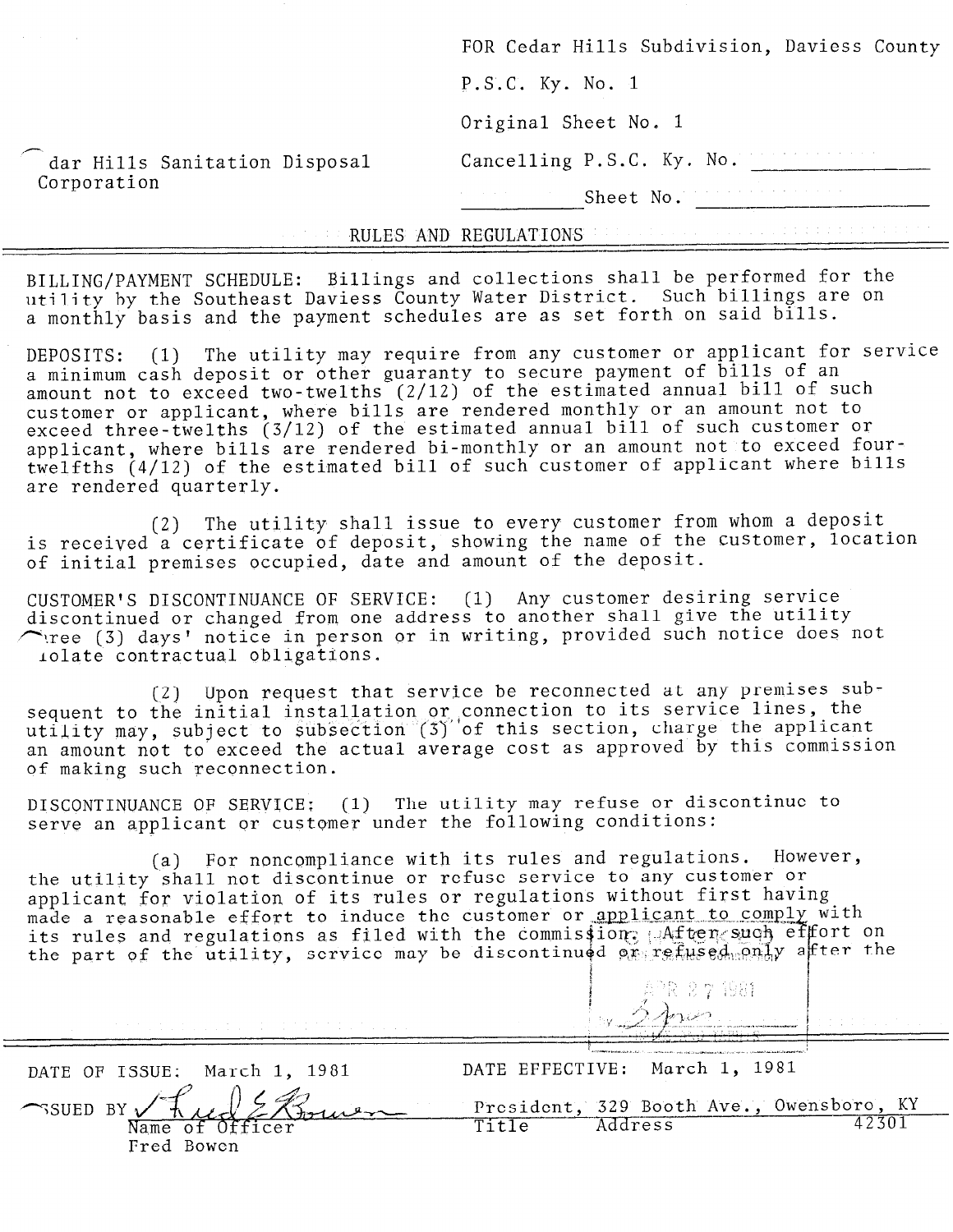|                                                | FOR Cedar Hills Subdivision, Daviess County |
|------------------------------------------------|---------------------------------------------|
|                                                | $P.S.C.$ Ky. No. 1                          |
|                                                | Original Sheet No. 2                        |
| Cedar Hills Sanitation Disposal<br>Corporation | Cancelling P.S.C. Ky, No.                   |
|                                                | Sheet No.                                   |

#### RULES AND REGULATIONS

the customer shall have been given at least forty-eight (48) hours written notice of such intention, mailed to his last known address.

(b) When a dangerous condition is found to exist on the customer's or applicant's premises, the service shall be cut off without notice or refused, provided that the utility notify the customer or applicant immediately of the reasons for the discontinuance or refusal and the corrective action to be taken by the applicant or customer before service can be restored.

(c) When a customer or applicant refuses or neglects to provide reasonable access to the premises for the purpose of installation, operation, meter reading, maintenance or removal of utility property the utility may discontinue or refuse service only after the customer or applicant shall have been given at least fifteen (15) days' written notice of such intention.

(d) The utility shall not be required to furnish service to any applicant when such applicant is indebted to the utility for service furnished until such applicant shall have paid such indebtedness.  $\overline{\phantom{1}}$ 

(e) The utility may refuse or discontinue service to a customer or applicant if the customer or applicant does not comply with state, municipal or other codes, rules and regulations applying to such service.

(2) The utility may discontinue service under the following conditiasz

(a) For nonpayment of bills. However, the utility shall not discontinue service to any customer for nonpayment of bills (including delayed charges) without first having made a reasonable effort to induce the customer to pay same. The customer shall be given at least forty-eight (48) hours written notice, but the cut-off shall not be effected before twenty (20) days after the mailing date of the original bill. Such termination notice shall be exclusive of and separate from the original bill. If, prior to discontinuance of service, there is delivered to the utility office payment of the amount in arrears, then discontinuance of service shall not be made, or as to residential services where a written certificate is filed, signed by a physician, a registered nurse or a public health officer stating that, in the opinion of the person making the certification discontinuance of service will aggravate an existing illenss or infirmity on the affected premises, service shall not be discontinued until the affected resident can make other living arrangements or until ten<sup>D</sup>(10) days elapse from the time of the utility's notification. 'se vommiser<br>. <sup>i</sup>/, .i..', ,

R 271981 DATE OF ISSUE: March 1, 1981  $\cdots$ /I C-L- I I  $2 - 2$  ,  $2 - 3$  .  $2 - 3$  .  $2 - 3$  .  $2 - 3$  .  $2 - 3$  .  $2 - 3$  .  $2 - 3$  .  $2 - 3$  .  $2 - 3$  .  $2 - 3$  .  $2 - 3$  .  $2 - 3$  .  $2 - 3$  .  $2 - 3$  .  $2 - 3$  .  $2 - 3$  .  $2 - 3$  .  $2 - 3$  .  $2 - 3$  .  $2 - 3$  .  $2 - 3$  .  $2 - 3$  .  $2 - 3$  .  $2 - 3$ DATE EFFECTIVE: I. .,.. ". -.... ..-I . ..\_. \_, ..\_,........,..,\_\_! .\_. ,\_. \_ ,I\_l^"l,".,.~.\_~ ISSUED BY  $\left\{ \left( \mu, \nu \right) \right\}$   $\mathcal{B}_{\text{max}}$  President, 329 Booth Ave., Owensboro, KY  $\frac{11722}{6}$  Mame of Officer Title Address 42301 Name of Of<br>Fred Bowen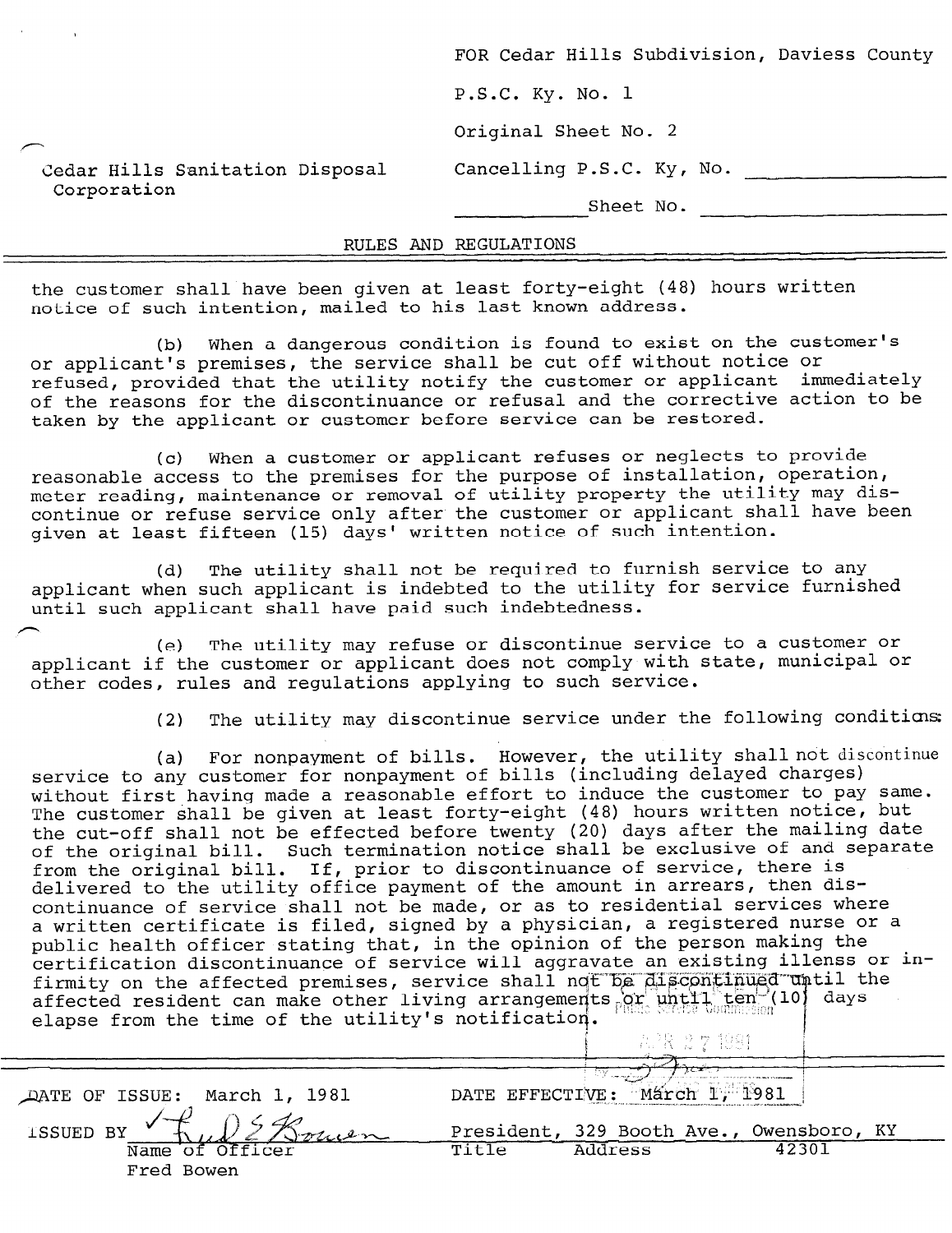|                                              | the contract of the contract of the contract of the con-<br>the property of the control of the control of the control of the control of the control of |
|----------------------------------------------|--------------------------------------------------------------------------------------------------------------------------------------------------------|
| dar Hills Sanitation Disposal<br>Corporation | the control of the control of the control of the<br>Sheet No.                                                                                          |
|                                              | Cancelling P.S.C. Ky. No.                                                                                                                              |
| $\overline{\phantom{a}}$                     | Original Sheet No. 3                                                                                                                                   |
|                                              | $P.S.C.$ Ky. No. 1                                                                                                                                     |
|                                              | FOR Cedar Hills Subdivision, Daviess County                                                                                                            |

### RULES AND REGULATIONS

(b) For fraudulent or illegal use of service. When the utility has discovered evidence that by fraudulent or illegal means a customer has obtained unauthorized use or has diverted the service for unauthorized use or has illegally obtained service without same being properly measured, the service to the customer may be discontinued without notice. The utility shall not be required to restore service until the customer has complied with all rules of the utility and regulations of the commission and the utility has been reimburs for the estimated amount of the service rendered and the cost to the util incurred by reason of the fraudulent use.

(3) It shall be the duty of the utility before making service connections to a new customer to ascertain the condition of the'meter and service facilities for such customer in order that prior fraudulent use of the facilities, if any, will not be attributed to the new customer, and the new customer shall be afforded the opportunity to be present at such inspecti The utility shall not be required to render service to such customer until all defects in the customer-owned portion of service, if any, shall have been corrected.

 $r-4$  Reconnection. For all cases of refusal or discontinuance of service as herein defined, where the cause for refusal or discontinuance has been corrected and all rules and regulations of the utility and the commissio have been complied with, the utility shall promptly render service to the customer or applicant.

(5) When advance notice is required, such notice may be given by the utility by mailing by United States mail, postage prepaid, to the last known address of the applicant or customer.

SERVICE PIPE CONNECTIONS: (1) Sewage utility's service pipe. The utility shall install and maintain that portion of the service pipe from the main to the boundary line of the easement, public road, or street, under which such main may be located.

(2) Customer's service pipe:

(a) The customer shall install and maintain that portion of the service pipe from the end of the sewage utility's portion integrate premises borcasine en 1981 served.

CHECKED

| DATE IS ISSUE: March 1, 1981                                  | DATE EFFECTIVE: March 1, 1981 |  |
|---------------------------------------------------------------|-------------------------------|--|
| SUED BY Two Strates President, 329 Booth Ave., Owensboro, Ky. |                               |  |
|                                                               |                               |  |
| Fred Bowen                                                    |                               |  |